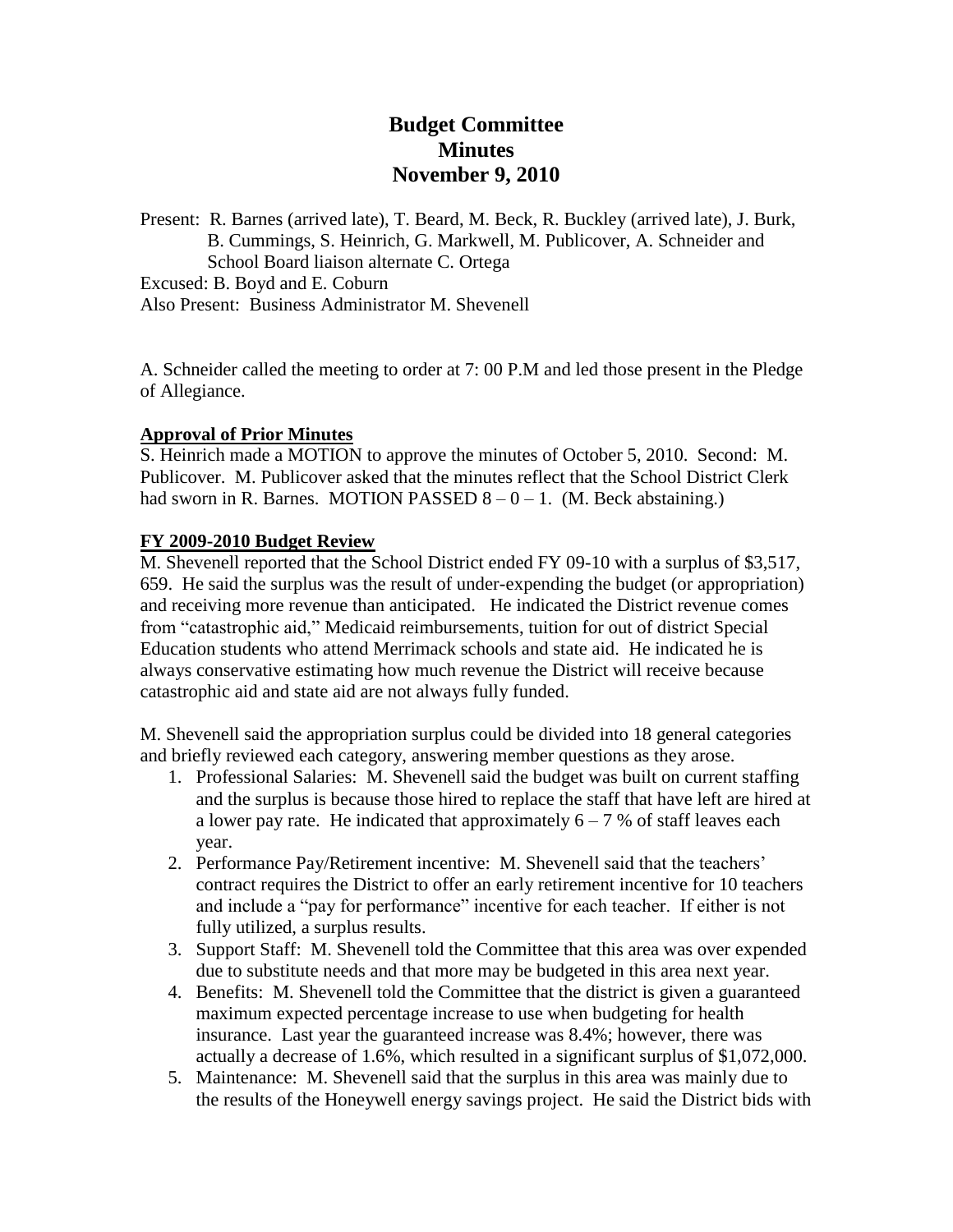the town for a fixed oil contract, which helps the town, because the District uses more oil that the town. He said the District does not pre-pay for oil and the rate for this year was \$2.25 per gallon, which is less than the budgeted \$3 per gallon. He also said the District "shops" gas and electric rates through their provider, Keyspan.

- 6. Special Education: M. Shevenell said that the Special Education Department tries to build "in-district" programs to meet student needs, which save the district costs in "out-of-district" placements. He indicated that the District does have a Capital Reserve Fund (C.R.F.) for which the School Board is the agent to expend and which could be used should student needs cost more than what is budgeted. He said the District had an instance in the past where it had to use \$136,000 from the fund to fund services for a new student once and that there is approximately \$450,000 left in the fund.
- 7. Contracted Services: The surplus in this area was due to declining enrollment in the Driver's Education program. He said this program runs year round and that this is one area that he will be looking at during the next budget cycle in the areas of revenue and appropriation.
- 8. Equipment Repairs: M. Shevenell reported that this area was under-expended because the library found it was less expensive to replace rather than repair some of its old equipment.
- 9. Transportation: M. Shevenell reported that this area was over-expended because more athletic teams qualified for and attended various events than had been anticipated. He said that in past he has tried to budget "in the middle" rather than "best case scenario," but thought this line should probably be increased.
- 10. Property Insurance: M. Shevenell noted that rates are down and after the bid process, the district got a better than budgeted property insurance rate which resulted in a surplus in this area.
- 11. Telephone, Printing, Postage:
- 12. Supplies:

M. Shevenell reported that areas (number 11 and 12) have minor surpluses, but that both areas were very tightly budgeted.

- 13. Texts: M. Shevenell noted that additional math texts needed to be purchased due to an unexpected enrollment increase at Reeds Ferry School.
- 14. Software: M. Shevenell stated that the library is purchasing more materials on line rather than hard copy.
- 15. Equipment: M. Shevenell reported the computer purchase for the computer labs at the three elementary schools were completed under budget, which resulted in a surplus in this area. He further indicated that the School Board decided to return the funds as surplus rather than spend the money for other equipment.
- (R. Buckley arrived at this time.)
	- 16. Meetings, Memberships, Records Checks: M. Shevenell noted that this area was over-expended because a lot of background-check requests were returned, needing to have the fingerprints re-done. He said the District hopes this situation has been alleviated by the hiring of a former police officer who is now doing fingerprinting along with his other job requirements. He noted that the other districts require people to go to the local police department, but due to volume,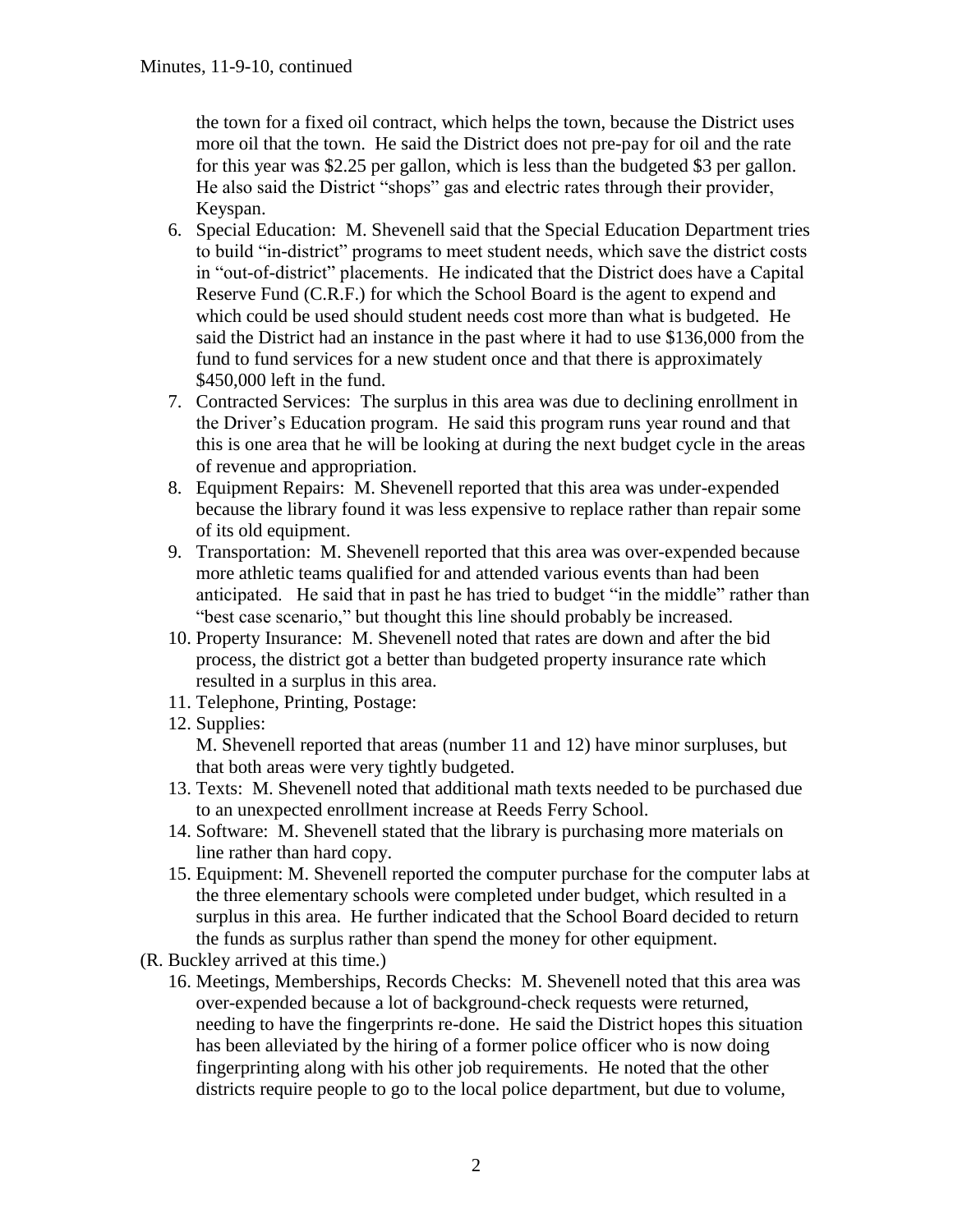the Merrimack School District does this in-house rather than impact the Merrimack Police Department.

- 17. Bonded Debt: M. Shevenell reported this area was very accurately budgeted.
- 18. Food Service: M. Shevenell reported that this area had a small deficit, which was covered by transfer from the Food Service Fund. He said that lunch prices were increased at beginning to this year resulting in a two-tier system: lunch at elementary schools costs \$2.25. Lunch at the middle and high schools costs \$2.50. He said there was a decline in students purchasing lunch at the high school when the increase was first implemented, but that seems to have evened out. He also said that he believed the price increase would allow Food Services to re-build the Food Service Fund. He said that Food Services had actually under-expended their budget but had not collected sufficient revenue to match what it had spent. He said that Food Service has to balance, one-way or the other. He noted they now have three less staff and that with declining enrollment, they are looking at other ways to modify the budget. M. Shevenell explained that usually some of the District's accrued interest is transferred to Food Service and noted he includes a "guesstimate" of this amount in the budget.
- A. Schneider called for discussion and questions from the members:

M. Publicover requested more a detailed summary of the actual revenues so revenue could be discussed during the budgeting process

S. Heinrich asked if the district charged tuition for students from other towns attending Special Education programs in Merrimack. M. Shevenell told the Committee that the Districts charges tuition based on the cost of actual services rendered and this rate is less that the maximum rate set by the state.

M. Shevenell said the estimate of Catastrophic Aid (CAT) was the lowest possible estimate that the Department of Education would allow. He said he budgeted for \$1.3 million in CAT revenue this year and it would have been reasonable to budget \$1.7 million for CAT revenue for this year, but he has been told the District will probably only receive \$1.1 million.

M. Shevenell indicated that interest on the Food Services Fund is listed in the Food Services fund. Interest on the appropriation is listed in the General Fund. He said the District receives its appropriation from the town in equal installments. He said that any short term investing of the appropriation is the responsibility of the District Treasurer. He also said that various Capital Reserve or Trust Funds are managed and invested by the Trustees of the Trust Funds and those funds retain any interest generated.

#### **Review of First Quarter FY 2009-2010**

M. Shevenell said that the current budget year seems to be going as planned. A. Schneider asked if there was anything big in the current budget year that M. Shevenell felt needed close attention. M. Shevenell said nothing stood out, and that he was in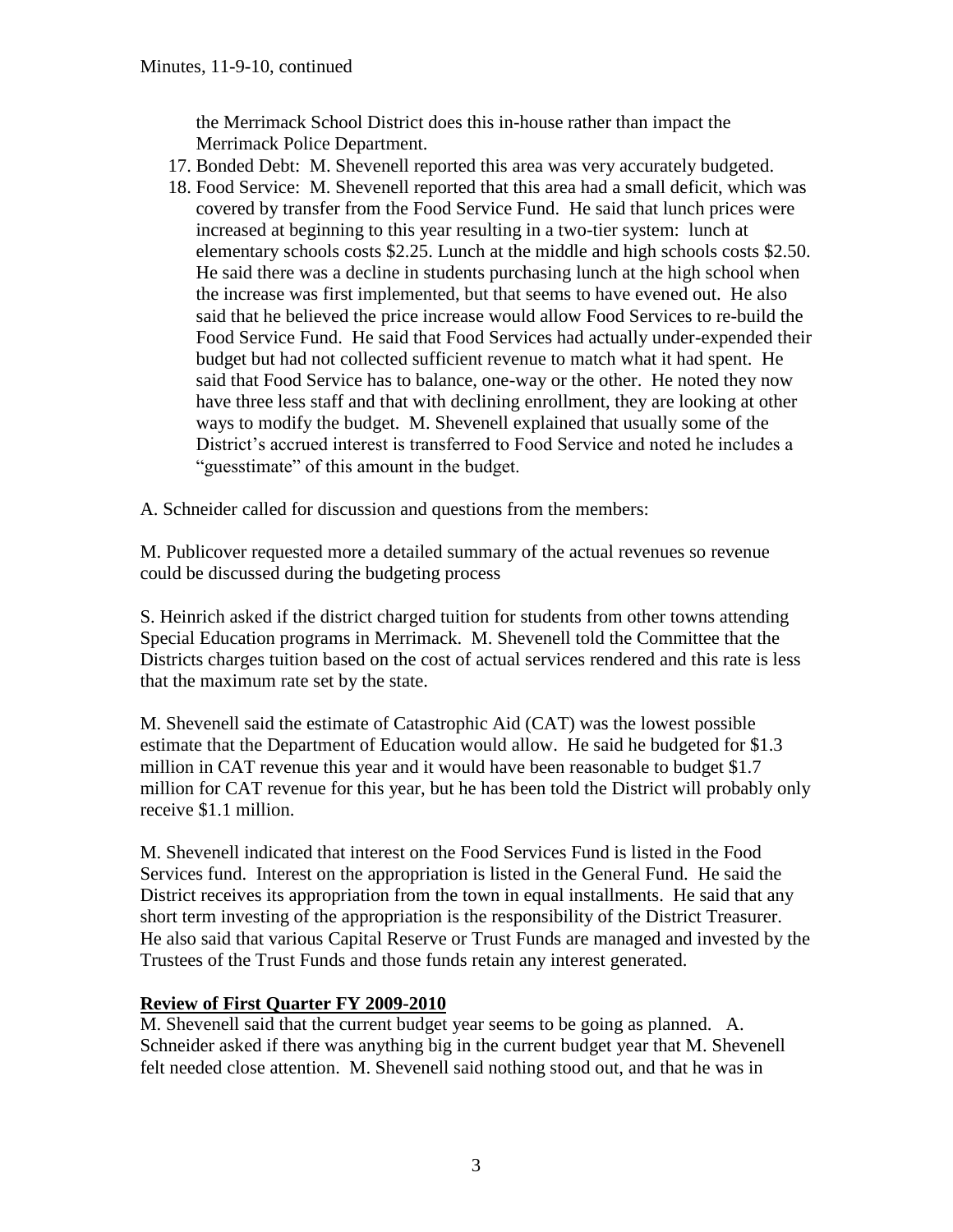process of meeting with members of the administrative team to decide what budget areas needed emphasis while planning for the new budget.

A. Schneider said he wanted the Committee to have  $2<sup>nd</sup>$  and 3rd quarter reports during and after the budget preparation cycle. He suggested that the Committee would want to know if the District was still "on track" with the current budget.

M. Publicover asked when, during the last budget year, M. Shevenell knew there was going to be a \$3.5 million surplus. M. Shevenell said that he is usually able to make an estimation of the end of the year figures in early spring.

R. Barnes arrived at this time.

M. Beck asked M. Shevenell to review budgets going back  $3 - 5$  years to determine if there were any trends, for example items that were consistently over or under budgeted. M. Shevenell said this is currently done by Administration during budget preparation.

S. Heinrich noted that by contract some areas must be budgeted at a certain level, even though the amount budgeted may not be fully spent; for example: pay for performance and 10 early teacher retirements. He also noted that any school surplus funds must go back to the town to reduce the school's portion of the tax rate. The District may not keep any surplus funds.

M. Publicover asked if there had ever been discussions on spending some of the appropriation surplus. M. Shevenell said in the past the District had used some of the appropriation surplus to purchase additional technology, but that lately, the School Board has wanted to return all surplus to the taxpayers. C. Ortega concurred with this assessment. I

#### **Upcoming Budget News**

A. Schneider asked M. Shevenell if there was anything about the upcoming budget proposal that he wanted to share with the Committee.

M. Shevenell said that the maximum health insurance rate would be 6.7%, but that the retirement systems rate will be going up significantly. He said that, hopefully, there would be a new teacher's contract on the ballot. He indicated that the School Board has suggested that the proposed budget should include technology updates, particularly the computer lab at the upper elementary school and possibly at the high school, and continuation of furniture and equipment replacement. M. Shevenell said the current budget has no funds for asbestos abatement and he hopes that the funds for asbestos removal at Thorntons Ferry School removed from last year's proposed budget will either be in the proposed budget or in a warrant article. He ended his summation by saying that the Administration is looking at the Capital Improvement Plan (C.I.P) for projects related to safety or security. For example, there is a paving project in the C.I.P. for Lyons Road, which the School District owns and is in need of repair, and the Administration wants to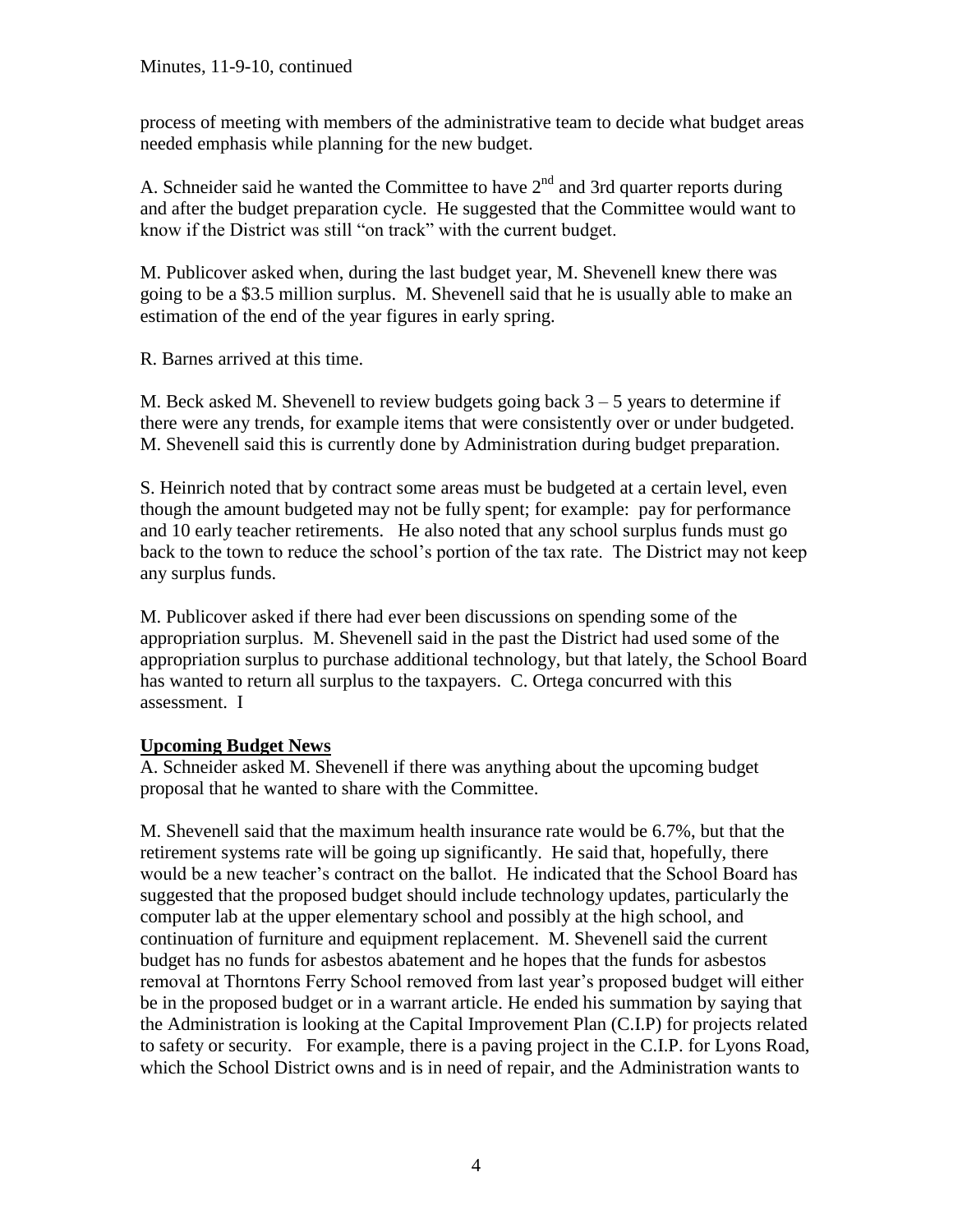renovate the entrances at Thorntons Ferry, Reeds Ferry and Mastricola Upper Elementary Schools so that each has a secure vestibule entrance.

M. Beck asked about the possibility of a different retirement or health plan. M. Shevenell stated the District belongs to the NH Retirement plan and that getting out of it will be very difficult. He said there is a state committee formed to try to revamp the plan. At this time, each staff members pays 5% of annual salary and the district pays another 9%. M. Shevenell stated that should there be any changes, it would likely be an increase for new employees only.

### **Second Public Participation**

A. Schneider told the Committee that the School Board has public participation at the beginning of their meetings and at the end of their meetings. He asked the Committee if they were interested in having Public Participation at both the beginning and end of its meetings.

Discussion included the following points:

- The standard meeting agenda could be modified to allow Public Participation at the beginning and end.
- There should be a time limit (15 minutes or at discretion of the chair) on Public Participation at the beginning of the meeting to be considerate of the various department heads who have come to make budget presentations.
- Possibly people with concerns about the budget should direct their comments to the School Board and not the Committee.
- Public Participation at the end of School Board meetings is limited to comment on agenda items only.

A. Schneider suggested that the Committee institute Public Participation at the beginning and end of meetings, using the same guidelines that the School Board does and then evaluating the practice. He asked members for a vote of support. Members unanimously supported this concept.

# **Other**

## **Right to Know Training**

A. Schneider stated for the record that he wanted to thank the School Board and Administration for offering training on the Right-to-Know law.

There was a brief discussion amongst the members regarding the benefit of this training and whether this training should have been a considered a consultation with legal counsel or posted as a regular meeting. A. Schneider stated that he was satisfied with the legality of the training not having been posted, because the district's counsel Kathy Peahl, who hosted the meeting, specifically stated that it did not constitute a meeting and thus did not need to be posted.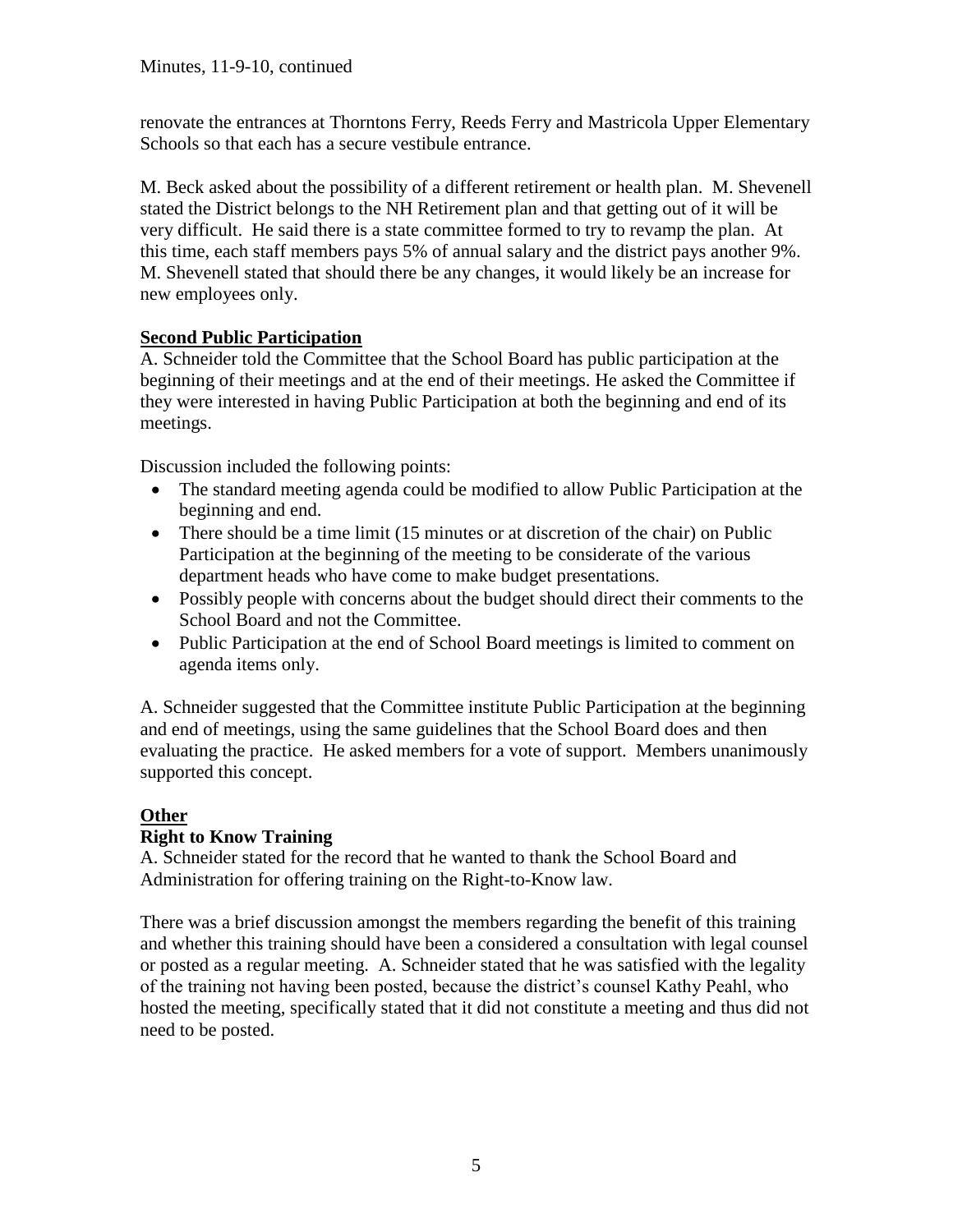### **Budget Committee Email**

A. Schneider stated that one issue that had come up during the Right-to-Know training was email addresses. It was suggested that each member should have a "Merrimack School" email address.

Discussion included the following points:

- The Committee's personal emails are not published.
- On the Committee website, there currently is a single Budget Committee email tab that sends any emails received to all members at their personal email addresses.
- If there is some type of legal action and members are using their personal email addresses, then each member's entire email account could be subject to subpoena.
- Using a District email would still allow for the current practice of every email going to every member.
- The District's counsel recommends that the Committee take this action.

M. Beck made a MOTION to request that each Committee member be given a School District email addresses so that emails sent to the Committee distribution list go through the School District server. Second: G. Markwell. MOTION PASSED  $10 - 0 - 1$ . (S. Heinrich opposed.)

A. Schneider told the members that he and B. Cummings would work on implementing the new emails and provide members with instructions on how they should access them.

### **School Planning & Building Committee (SPBC) Report**

S. Heinrich told the Committee that the SPBC had recently submitted a report to the School Board regarding a new combined Superintendent's/Special Services Office. He said the report was available on both the SPBC website and the School District website and noted that the Budget Committee may see a warrant article regarding this report.

#### **Meeting Calendar**

G. Markwell asked for list of upcoming meetings to be made available as soon as possible. A. Schneider said he hoped to have the full Committee meeting schedule finalized by Thanksgiving. He said that the Sub-Committee would be creating its own meeting schedule and noted that that schedule could be posted on the website if the Sub-Committee chose.

## **Capital Improvement Plan (C.I.P.)**

M. Publicover told the Committee that he had been attending School Board meetings recently and the School Board was working on the C.I.P., which included several roofing projects and the possibility of bonding some of the projects. He suggested that the Committee might benefit from receiving a copy of the Board's approved C.I.P as well as information on the District's current bond debt. C. Ortega offered to contact M. Shevenell to get this information for the Committee.